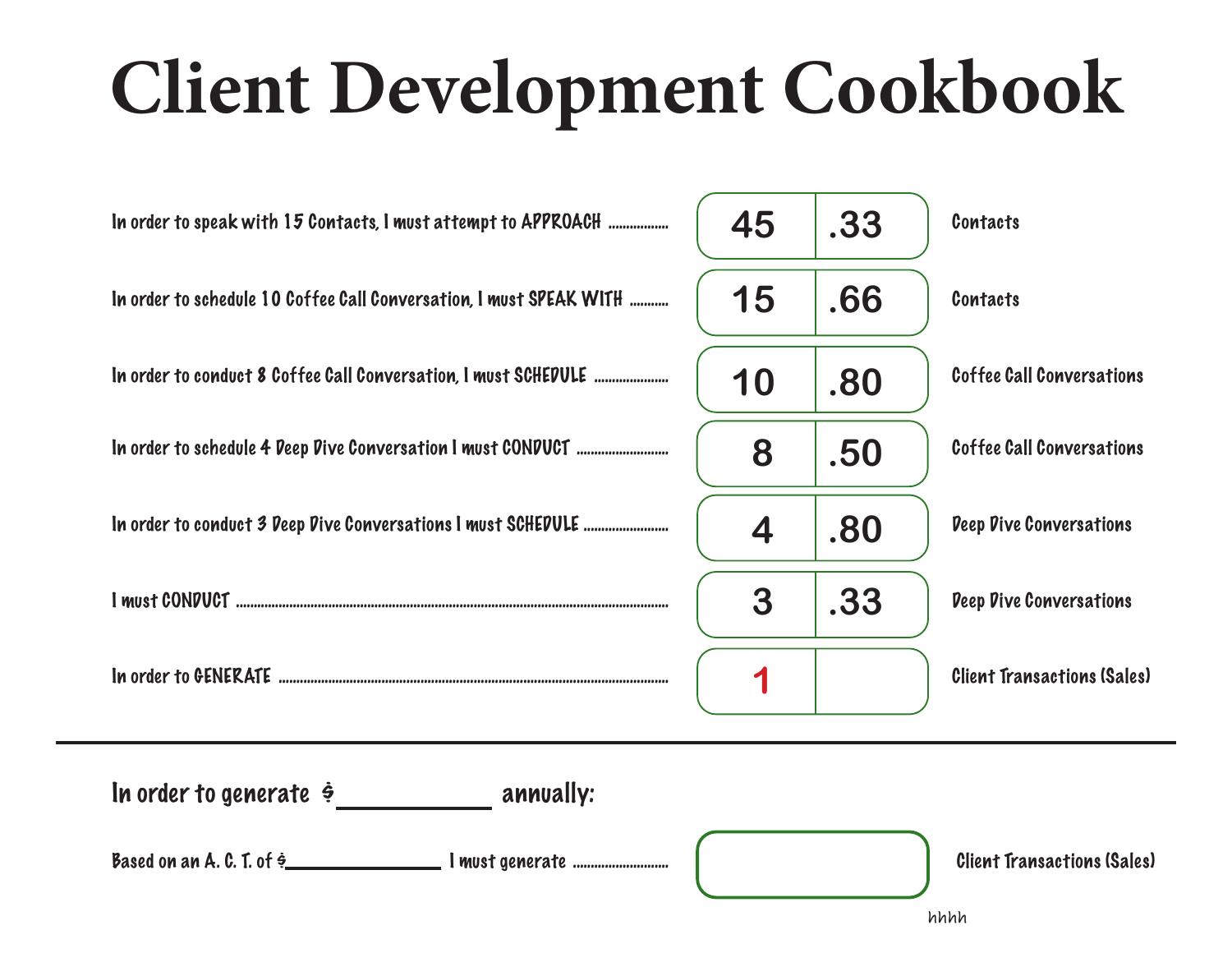## **Client Development Cookbook**



**Remember: These are ANNUAL Goals! An average of 2 / month! Very DO-able!**